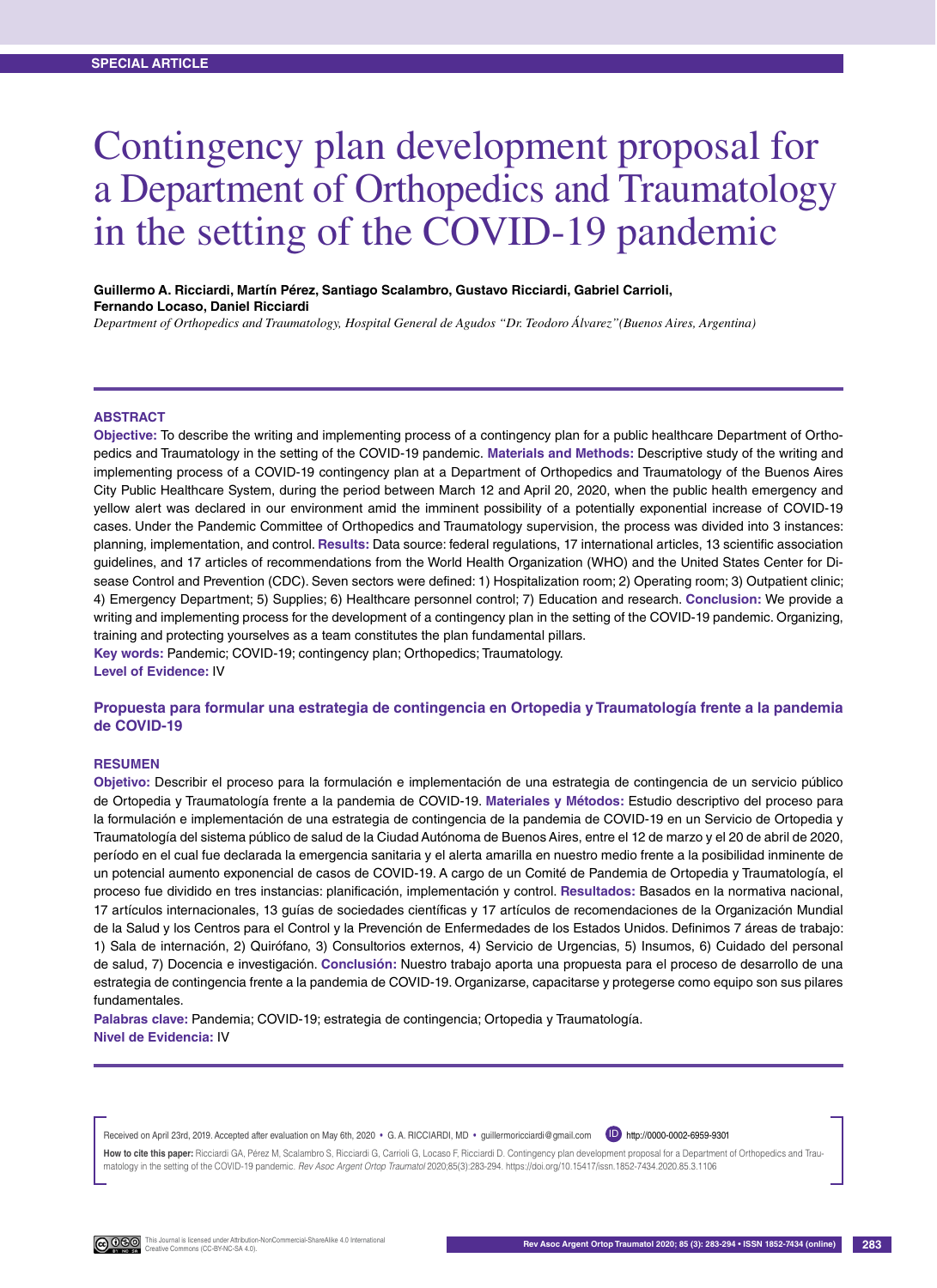## **Introduction**

On March 11, 2020, WHO Director-General declared the COVID-19 a pandemic outbreak caused by a new coronavirus which originated in Wuhan, Hubei Province, China.1-3 In Argentina, the first confirmed COVID-19 case was reported on March 5, 2020, and the public health emergency was declared a week later.<sup>4-6</sup> A yellow alert was activated in the Buenos Aires City hospitals, which required all healthcare providers to implement healthcare restructuring measures under the COVID-19 Preparedness and Response Operative Plan issued by the Argentinian Department of Health.<sup>7</sup>

We received directives and health care protocols from the Buenos Aires City Department of Health regulating the containment and management of COVID-19 suspected or confirmed patients.<sup>8-12</sup> However, these measures have proven inadequate to define guidelines within the scope of activities performed by the Department of Orthopedics and Traumatology.

Therefore, Orthopedics and Traumatology specialists face an unprecedented challenge in our field: to develop a contingency plan for the setting of a pandemic. Fortunately, we can learn from the experience of countries from Asia, Europe and North America. Scientific association publications and guidelines are consistent in recommending as a priority to maintain orthopedic emergency surgery capabilities. Other key aspects that must be addressed include the procedures performed by our specialty in every area (hospitalization room, outpatient clinic, operating room, and Emergency Department) and the training in the use of personal protective equipment and in activities (other than those specific to our specialty) that may be required of us.  $13-23$ 

How do we develop such a plan when faced with COVID-19 dynamics, stress, and uncertainty as well as the inexperience seen throughout the Department irrespective of job title or role?

In this paper, we present information on the writing and implementing process of a COVID-19 contingency plan at a Department of Orthopedics and Traumatology of the Buenos Aires City Public Healthcare System.

## **OBJECTIVE:**

To describe the writing and implementing process of a contingency plan for a public healthcare Department of Orthopedics and Traumatology in the setting of the COVID-9 pandemic.

#### **Materials and Methods**

We conducted a descriptive study of the writing and implementing process of a COVID-19 contingency plan at a Department of Orthopedics and Traumatology of the Buenos Aires City Public Healthcare System, during the period between March 12 and April 20, 2020, when the public health emergency and yellow alert were declared in our environment amid the imminent possibility of a potential exponential increase of COVID-19 cases.

#### **General assessment: pandemic staging**

By March 12, there were a total of 31 COVID-19 diagnosed cases (1 death), and local transmission was described as direct contact. $4-6$  On March 20, 2020, the Argentinian Government imposed social, preventive and mandatory isolation.<sup>24</sup> The development of the contingency plan requires staging the pandemic in order to help in the decision-making process and in establishing periods of action.<sup>13</sup> In this setting, the sanitary containment capacity of our hospital and of the healthcare system remained adequate, and there had not been any positive cases at our hospital.

#### **Particular assessment: our Department**

Our Department of Orthopedics and Traumatology is part of a general hospital for acute diseases of the Buenos Aires City Public Healthcare System, which is located in the programmatic area 01, has a coverage area that includes parts of 5 out of the 15 Buenos Aires subdivisions, treats a significant number of patients coming from other areas and has a fluid interaction with other nearby hospitals. We have a bed capacity of 262, spread over several wards.<sup>25</sup> Our Department is organized in teams based on sub-specialties covering Trauma, Spine, Upper extremity, Lower extremity, Hip, Orthopedic Sports Medicine, and Arthroscopy. The more prevalent conditions include trauma, osteoporosis fractures, and degenerative joint diseases.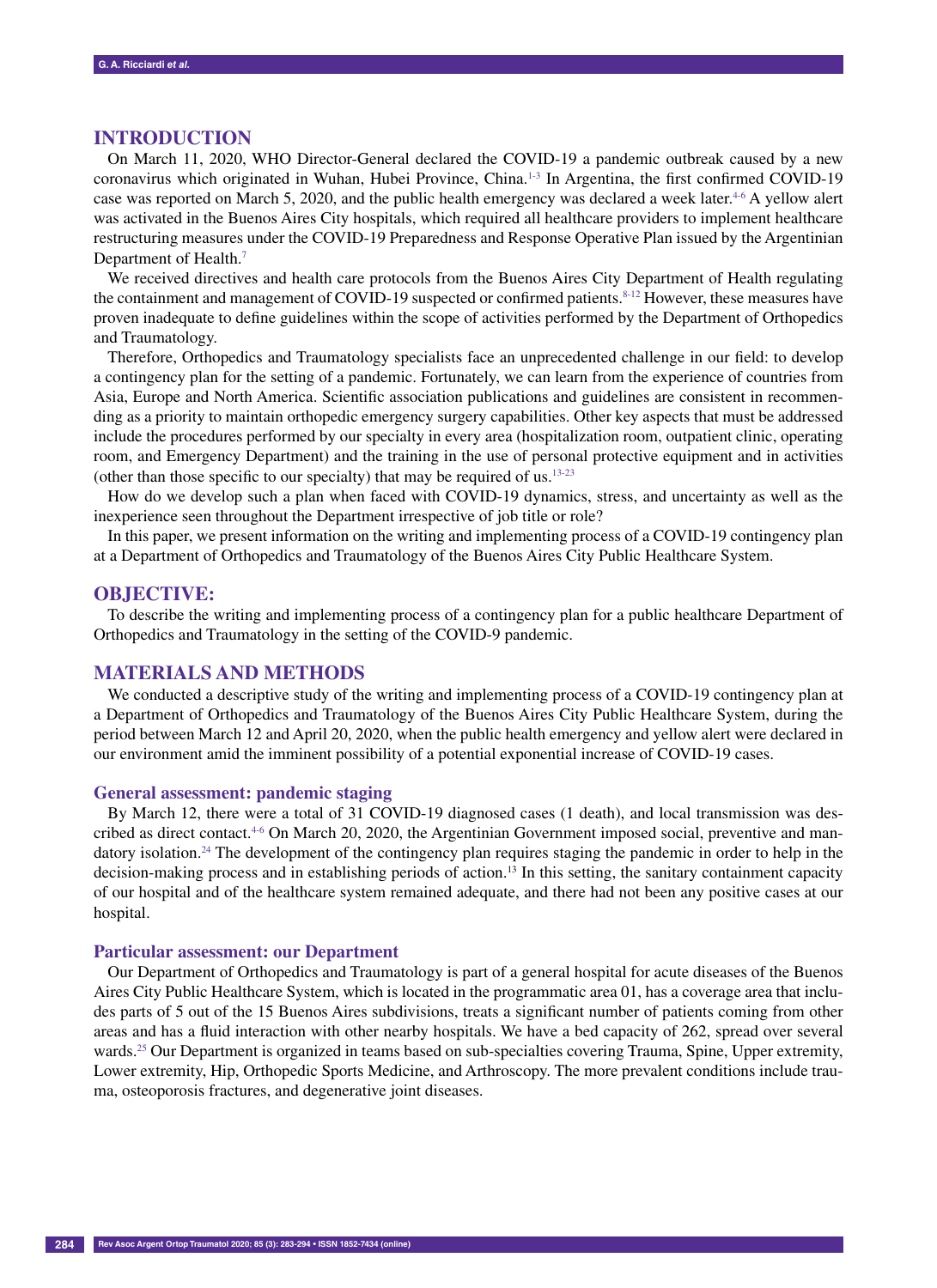## **Directives from the Emergency Operation Center**

Our contingency plan had to follow federal and local regulations requiring: $6-12$ 

- To organize ourselves to manage a potential emergency.
- To reduce the number of elective surgeries.
- To increase the number of available beds, especially for COVID-19 isolation wards.
- • To evaluate the adaptation of the hospital sectors to address COVID-19 patient containment and patient redistribution measures.
- To extend resident and chief resident contracts.
- To grant leave of absence to any healthcare worker who has been to risk areas.

## **Pandemic Committee**

The Pandemic Committee of Orthopedics and Traumatology was created to address the need for organization and based on international recommendations on how to adapt a healthcare department to the pandemic.<sup>26</sup> The committee is formed by a trauma specialist, a general practitioner, a Trauma resident, a nurse, and a surgical technologist. Two doctors were appointed to be exclusively in charge of data management and research protocols. The main purpose of the committee is to develop and implement a contingency plan that would provide clear guidelines for medical and surgical procedures during the pandemic, an adequate and effective administration of supplies, and the compliance of biosafety regulations. In addition, the committee works as a bridge for the communication between the hospital crisis committee and the department.

## **Process: Planning, Implementing and Controlling**

We divided the process into three stages:

## *A. Planning: writing the plan*

## **A.1. Stage 1: literature review and evidence classification**

Data collection was to be focused on updated material, considering a wide range of data sources, and performed by committee members: 1) scientific online databases: Medline, Embase, Cochrane, LILACS; 2) non-indexed Argentinian and international journals; 3) guidelines from Argentinian and international Orthopedics and General Surgery associations; 4) WHO and CDC websites.

An updating program via Zoom video conferencing (©2020 Zoom Video Communications) was put forward to achieve adequate communication between the Department members. Meetings would be coordinated by the Pandemic Committee and the Department Chief, aiming at daily updating and reporting literature findings on level of evidence, problem definition, and other departments' plans.<sup>27</sup>

#### **A.2. Stage 2: establishing sectors and teams**

An internal assessment of the Department and of our human resources was to be conducted to establish:

- Sectors that enable the adequate functioning of the Department of Orthopedics and Traumatology.

- Health professionals in charge of each sector in order to analyze the literature and government regulations, describe problems particular to each sector and devise solution strategies.

In addition, sub-specialties chiefs were required to develop a diagnosis and treatment protocol for the most prevalent condition in our setting, thus updating algorithms for the COVID-19 situation and outlining each subspecialty emergencies.

#### **A.3. Stage 3: writing the document**

The Pandemic Committee was required to draw up the document, which was later to be reviewed and revised by the Department Chief, the Hospital Crisis Committee, and the Hospital Director.

## *B. Implementing the plan*

The organization of the plan sectors was to be outlined by establishing: chiefs, objectives, and functions. The Pandemic Committee is responsible for the coordination of restructuring the sectors and updating their signage, and training the Department healthcare providers, including doctors, physical therapists, surgical technologists, nurses, clerks, and administrators.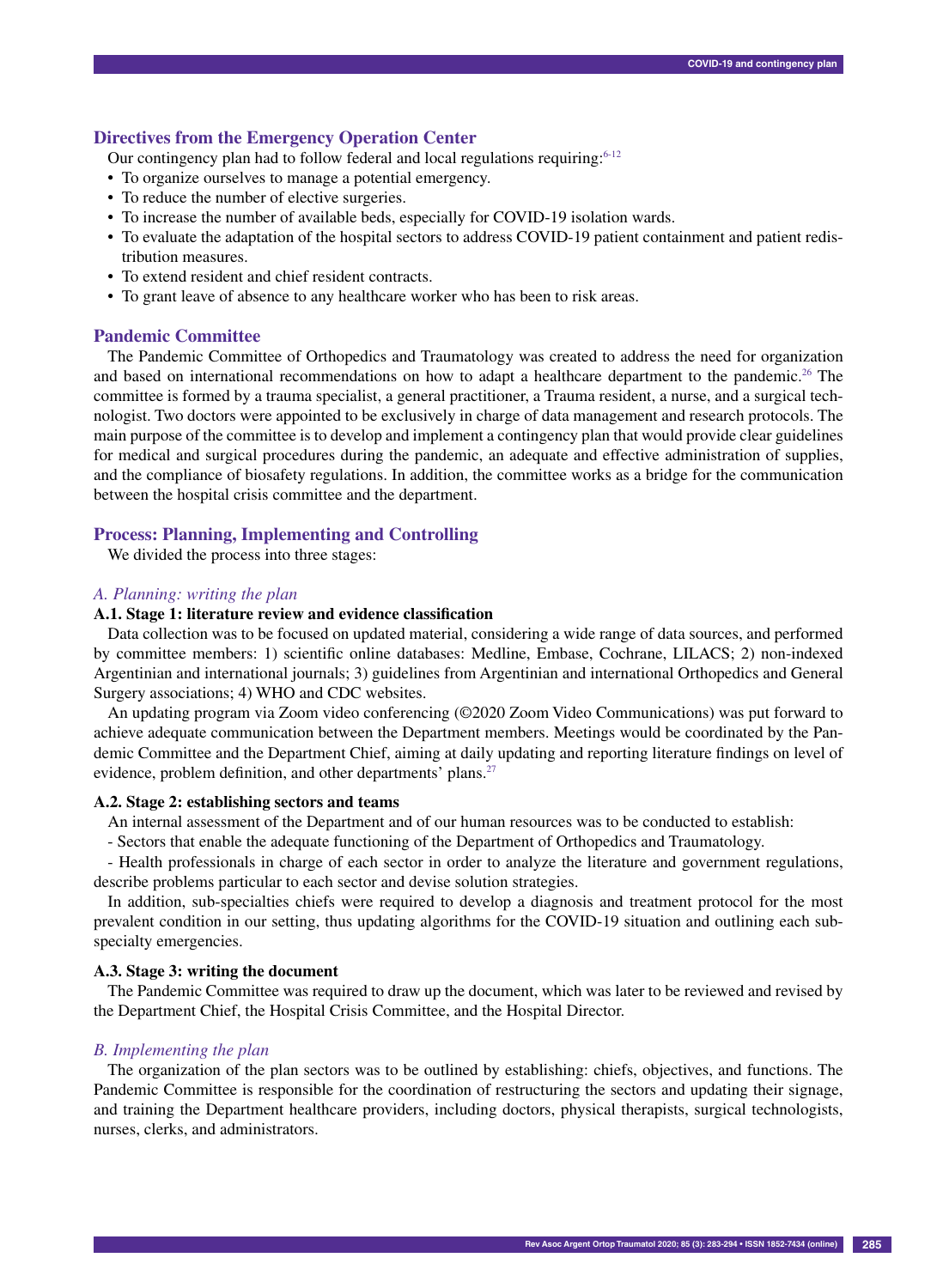## *C. Controlling*

A reporting system was to be developed for the Pandemic Committee to be informed on issues or changes related to the applicable regulations during implementation.

## **Results**

#### **A. Planning**

#### **A.1. Stage 1: literature review and evidence classification**

We conducted a literature review using the PubMed and Google Scholar search engines and the following key words: "Coronavirus", "COVID-19", "Orthopedics", "Trauma", "Guidelines", "Pandemia", "Surgery", "Operating room", "Perioperative". The search produced 20 papers concerning our specialty, from which 3 were excluded because they were isolated descriptions or small case reports, leaving us with 17 papers.13,14,16,21-23,27-37

Our search through the websites of Orthopedics and General Surgery scientific associations produced 13 documents including recommendations and guidelines.<sup>15,17-20,38-45</sup>

Our search through the WHO and CDC websites produced 17 articles with recommendations on topics concerning our practice.<sup>26,46-61</sup>

Tables 1 and 2 show the study final Orthopedics literature material, which is classified by author or scientific association, nationality, design, topic and level of evidence.

| <b>Authors</b>                            | <b>Date</b>    | <b>Nationality</b>       | <b>Design</b>     | <b>Topic</b>                                   | <b>Level of</b><br><b>Evidence</b> |
|-------------------------------------------|----------------|--------------------------|-------------------|------------------------------------------------|------------------------------------|
| Dunham et $al.^{28}$                      | 2020           | <b>United States</b>     | Standard review   | <b>Bioethical</b> issues                       | IV                                 |
| Greenland <i>et al.</i> <sup>29</sup>     | 3/10/2020      | <b>United States</b>     | Standard review   | Perioperative and operating<br>room management | <b>IV</b>                          |
| Tang et al. <sup>23</sup>                 | 2020           | China                    | Expert consensus  | General recommendations                        | IV                                 |
| Zheng et al. $30$                         | March.<br>2020 | China.<br>Italy, Austria | Expert consensus  | Minimally invasive surgery                     | IV                                 |
| Liang et al. <sup>13</sup>                | 6/3/2020       | Singapur                 | Descriptive study | General recommendations                        | <b>IV</b>                          |
| Prada et al. <sup>22</sup>                | 4/12/2020      | Canada                   | Expert consensus  | Scoping review                                 | IV                                 |
| Kogan et al. $31$                         | 2020           | <b>United States</b>     | Standard review   | Education                                      | IV                                 |
| Massey et al. <sup>21</sup>               | 2020           | <b>United States</b>     | Standard review   | Perioperative and operating<br>room management | IV                                 |
| Awad et $al.^{32}$                        | 2020           | <b>United States</b>     | Standard review   | Operating room                                 | IV                                 |
| Dexter et al. $33$                        | 3/24/2020      | <b>United States</b>     | Standard review   | Perioperative and operating<br>room management | IV                                 |
| Vaccaro et al. <sup>16</sup>              | March,<br>2020 | <b>United States</b>     | Standard review   | General recommendations                        | IV                                 |
| Wong et al. <sup>34</sup>                 | 3/4/2020       | Canada                   | Standard review   | Operating room                                 | IV                                 |
| Parisien et al. <sup>27</sup>             | 2020           | <b>United States</b>     | Standard review   | Telemedicine training                          | IV                                 |
| Vannabouathong<br>$et$ al. <sup>35</sup>  | 4/1/2020       | Canada                   | Standard review   | General recommendations                        | IV                                 |
| Ti et al. $36$                            | 3/6/2020       | Canada                   | Standard review   | Operating room                                 | IV                                 |
| Rodriguez-Pinto<br>$et$ al. <sup>14</sup> | March,<br>2020 | Portugal                 | Standard review   | Operating room                                 | <b>IV</b>                          |
| Brindle <i>et al.</i> <sup>37</sup>       | 2020           | <b>Estados Unidos</b>    | Revisión estándar | Manejo perioperatorio<br>Ouirófano             | IV                                 |

**Table 1.** Selected literature articles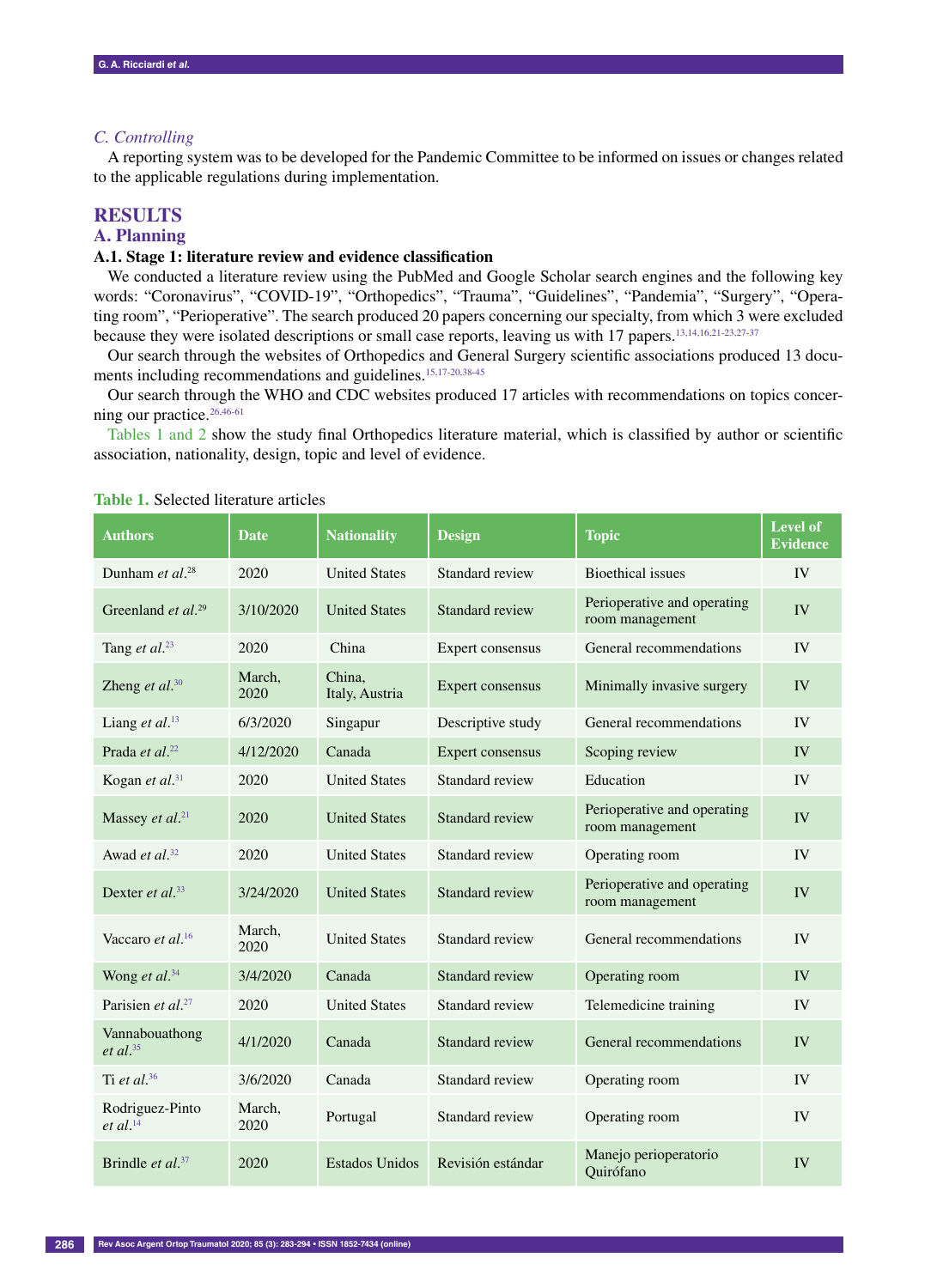| <b>Association</b>  | <b>Date</b>         | <b>Nationality</b>            | <b>Topic</b>                             | <b>Level of Evidence</b> |
|---------------------|---------------------|-------------------------------|------------------------------------------|--------------------------|
| AAOS <sup>38</sup>  | 3/31/2020           | <b>United States</b>          | Preoperative management                  | IV                       |
| ACS <sup>19</sup>   | 2020                | <b>United States</b>          | Elective surgery management              | IV                       |
| RCS <sup>20</sup>   | 3/20/2020           | United Kingdom<br>and Ireland | General recommendations                  | IV                       |
| SECOT <sup>18</sup> | 4/13/2020           | Spain                         | General recommendations                  | IV                       |
| NHS <sup>15</sup>   | 3/16/2020           | United Kingdom                | Clinical-orthopedic management           | IV                       |
| AAOS <sup>39</sup>  | <b>March</b> , 2020 | <b>United States</b>          | General recommendations                  | IV                       |
| NHS <sup>40</sup>   | 3/26/2020           | United Kingdom                | General recommendations                  | IV                       |
| CMS <sup>41</sup>   | 4/7/2020            | <b>United States</b>          | Preoperative management Elective surgery | IV                       |
| AEC <sup>42</sup>   | 2020                | Spain                         | General recommendations                  | IV                       |
| BOA <sup>17</sup>   | April, 2020         | United Kingdom                | Urgent patient management                | IV                       |
| ACS <sup>43</sup>   | 3/26/2020           | Colombia                      | General recommendations                  | IV                       |
| NHS <sup>44</sup>   | 3/24/2020           | United Kingdom                | Preoperative management                  | IV                       |
| ACS <sup>45</sup>   | 3/13/2020           | <b>United States</b>          | Preoperative management                  | IV                       |

**Table 2.** Selected literature guidelines

AAOS = American Academy of Orthopedic Surgeons; ACS = American College of Surgeons; RCS = Surgical Royal Colleges of the United Kingdom and Ireland; SECOT = Spanish Society of Orthopedic Surgery and Traumatology; NHS = National Health System; CMS = Centers for Medicare and Medicaid Services; AEC = Spanish Surgery Association; BOA = British Orthopaedic Association; ACC = Colombian Surgery Association.

#### **A.2. Stage 2: establishing sectors and teams**

Seven sectors were established, each with a staff doctor as chief: 1) Hospitalization room; 2) Operating room; 3) Outpatient clinic; 4) Emergency Department; 5) Supplies; 6) Healthcare personnel control; 7) Education and research. Each sector chief developed a plan considering their sector-specific problems, the produced literature material, the government regulations, and our own structure and resources. Tables 3-9 show each sector plan.

Sub-specialties chiefs developed diagnosis and treatment algorithms for the most prevalent condition of our hospital, to be annexed to the relevant protocol.

#### **A.3. Stage 3: writing the document**

The Pandemic Committee produced a document, available both in digital and printed versions for the Department members, copies and access thereof were given to the Hospital Director and the hospital crisis committee.

#### **A. Implementing**

Implementation was achieved through conferences that included reading the plan, defining procedural regulations, and training healthcare providers. All conferences were held online via the video-conferencing application Zoom. Each sector healthcare providers organized teams, which included a resident physician, to produce the signage elements and restructure the sectors.

## **B. Controlling**

Channels of communication with de Pandemic Committee were established: mobile phone video-calls, emails, and daily meetings via Zoom. In addition, weekly review sessions were agreed in order to address potential updates.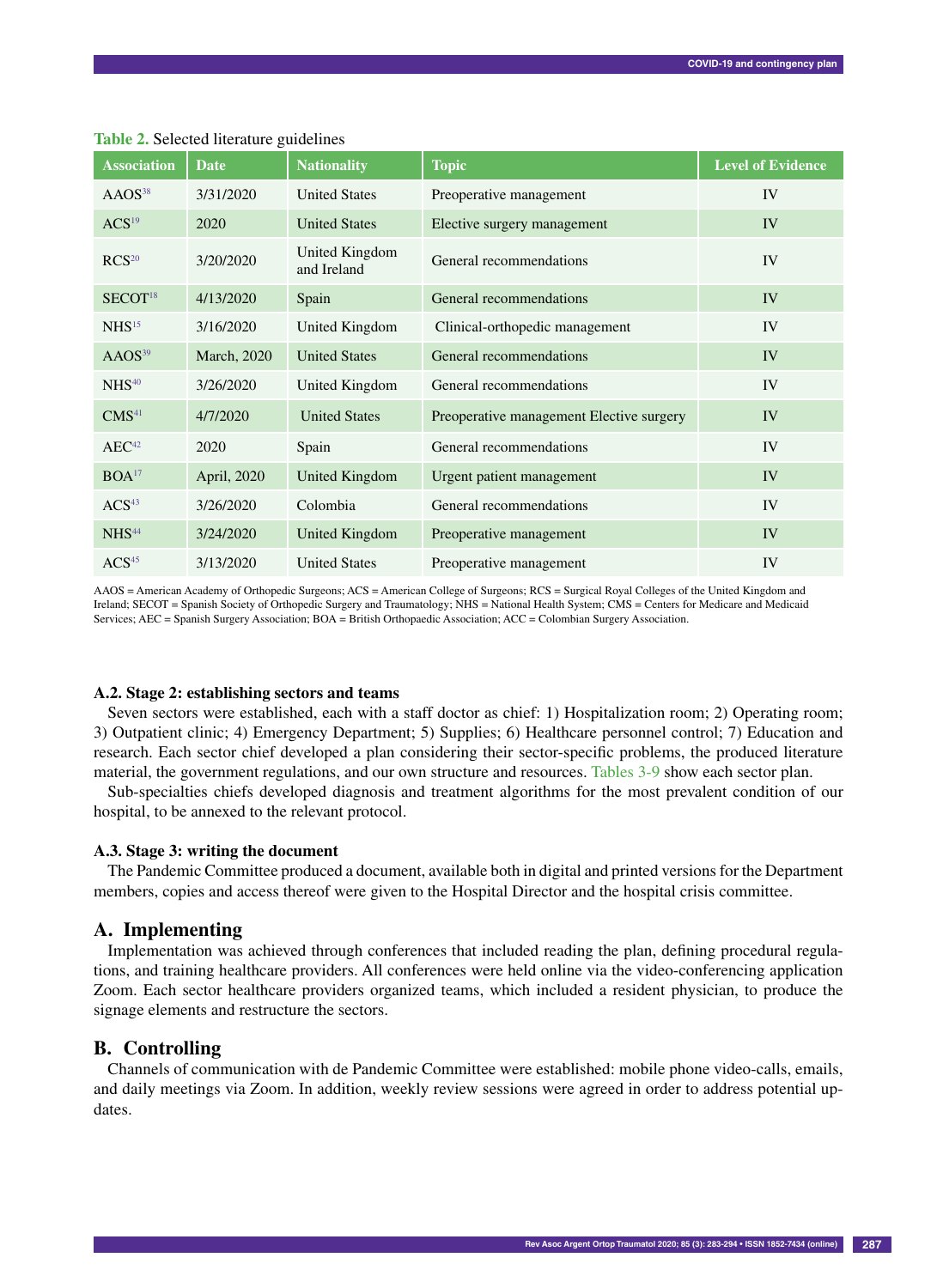## Table 3. Hospitalization room<sup>15,16,18-20,22,31,38,44,45,48,49,55</sup>

- Schedule regular sanitation, every 3 hours, of common areas, cleaning and disinfecting of high-contact surfaces following WHO guidelines.
- Promote and place signage promoting the washing of hands according to WHO guidelines.
- Establish the position "consulting doctor" (rotating duty roster), who will address problems, indications and consultations with other departments, as well as schedule surgeries, prioritizing the conservative treatment.
- Minimize the pre- and post-operative hospital staying periods.
- Establish hospital admission criteria prioritizing emergencies.
- Use Personal Protective Equipment in accordance with: type of patient (non-exposed, close contact, suspicious/confirmed case), asymptomatic carrier, and unreliable data from elderly and uncommunicative or unresponsive patients. For dressing changes and physical examination: contact gown, surgical mask, gloves, face shield or goggles. For aerosol generating procedures or suspicious/confirmed cases, N95 respirators and isolation gowns should be used.
- Observe inter-patient distancing measures within wards.
- Identify COVID-19 symptoms and establish an alarm and reference protocol.
- Limit the number of family members.
- Do not conduct face-to-face ward rounds and do not hold any type reunion in wards, hallways or nurse stations.
- Contact family members to inform on the patient condition through video call.
- Restructure the department pathways.

# Table 4. Operating room<sup>13,15,16,18-23,29,30,32-34,37,38,41,42</sup>

- Stage surgical conditions into: urgent (surgeries within 24 h after admission), semi-urgent (surgeries at the earliest opportunity), and scheduled (elective surgeries). Do not perform elective surgeries.
- Minimize the movement and the number of people in the operating room.
- Build surgical teams with as few members as possible, prioritize time and experience, as long as possible.
- Consider the use of surgical techniques that have been proven significantly superior to the conservative treatment.
- Perform intubation procedures with the minimum required team members (aerosols).
- Consider surgical procedures involving standard supply requirements and same-day discharge.
- Designate on-duty and off-duty surgical teams with a fortnight rotation schedule.
- Use Personal Protective Equipment in accordance with: type of patient (non-exposed, close contact, suspicious/confirmed case), asymptomatic carrier, unreliable data from elderly and uncommunicative or unresponsive patients, and type of anesthesia and filters available. Wear isolation gown, surgical mask, gloves, face shield or goggles. N95 respirators should be used in cases of aerosol generation, COVID-19 suspicious/confirmed cases, uncommunicative or unresponsive patients, inadequate filtering devices for general anesthesia (humidification devices).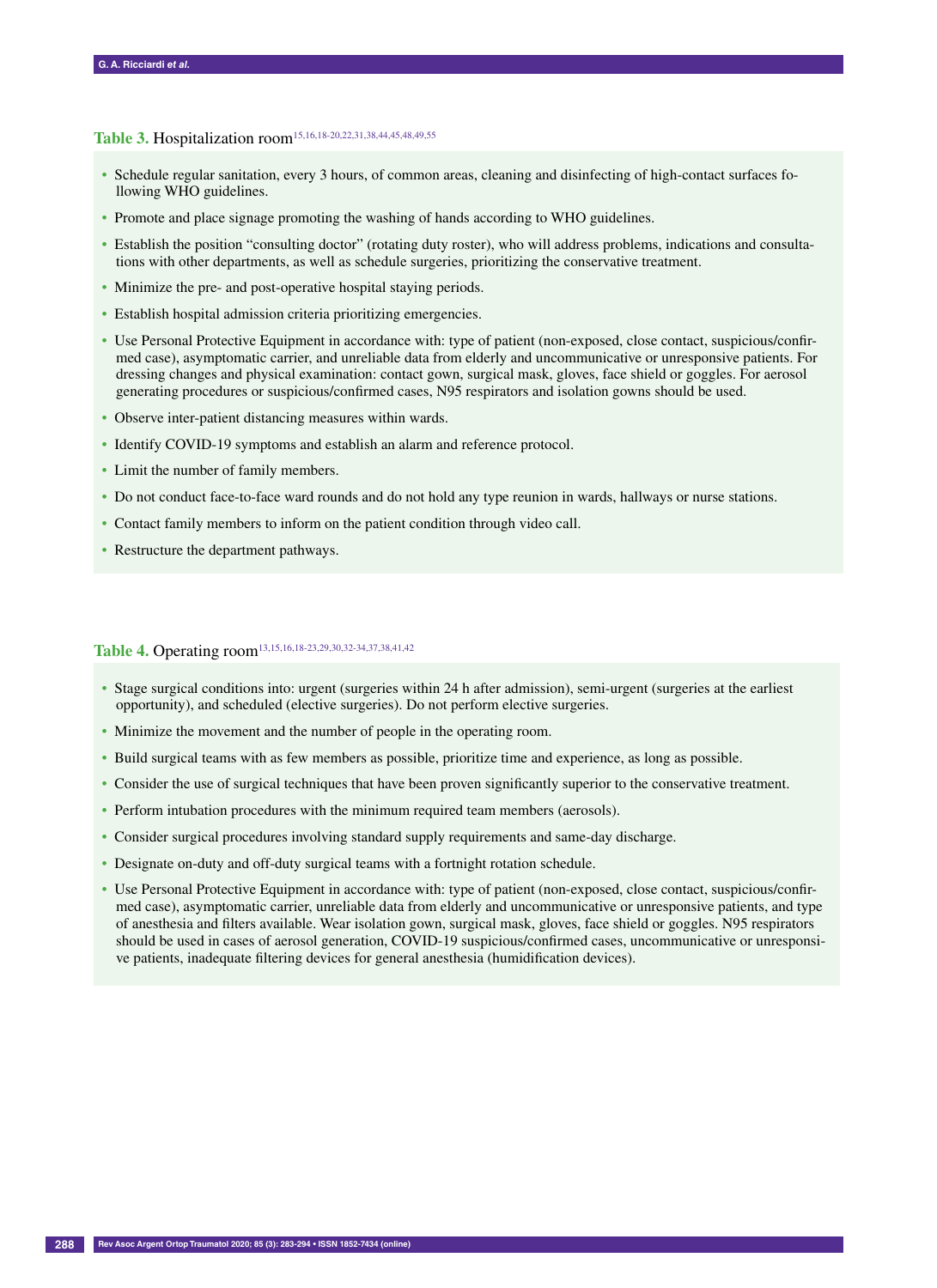## Table 5. Outpatient clinic<sup>15,18-22,40-42,52</sup>

- Classify outpatient appointments into: non-urgent (rescheduling the appointment will not result in sequelae; chronic and tolerable conditions) and urgent (delay may result in permanent sequelae). Reschedule non-urgent appointments.
- Minimize the number of patients per day and present in waiting room at any time.
- Minimize follow-up controls.
- Observe inter-patient distancing measures in the waiting room.
- Display distancing and mechanical barrier measures adopted in the admission desk.
- Screen for COVID-19 signs and symptoms before entering the sector.
- Wash hands thoroughly, following WHO guidelines.
- Observe distancing measures during clinical interviews.
- Use Personal Protective Equipment in accordance with: type of patient (non-exposed, close contact, suspicious/confirmed case), asymptomatic carrier, and unreliable data from elderly and uncommunicative or unresponsive patients. Wear contact gown, surgical mask, gloves, face shield or goggles. N95 respirators should be used in cases of aerosol generation, COVID-19 suspicious/confirmed cases, and uncommunicative or unresponsive patients.
- Observe the airing or ventilation of the sector and the cleaning and disinfecting of high-contact surfaces according to WHO guidelines.
- Minimize the number of people present during the consultation.
- Consider the use of telemedicine tools for controls and follow-up.
- Minimize the number of requested studies.

## Table 6. Emergency Department<sup>13-15,17-19,22</sup>

- Organize work teams: on-duty and off-duty, with a rotation schedule based on the available resources.
- Do not hold any type reunion in common areas: rooms, doctors' station or nurse station.
- Conduct shift handover by regular phone calls or video calls.
- Classify trauma patients according to the hospital admission criteria and the possibility to conduct outpatient control.
- Prioritize surgical emergencies.
- Improve conservative treatments for orthopedic patients, especially, for fracture patients who may heal without surgery, pediatric patients, and comorbid patients.
- Minimize radiographic controls.
- Use absorbable sutures for incision wounds, whenever possible.
- Minimize outpatient controls after discharge.
- Wash hands thoroughly following WHO guidelines.
- Use Personal Protective Equipment in accordance with: type of patient (non-exposed, close contact, suspicious/confirmed case), asymptomatic carrier, and unreliable data from elderly and uncommunicative or unresponsive patients. Wear contact gown, surgical mask, gloves, face shield and goggles. N95 respirators and isolation gowns should be used in cases of aerosol generation, COVID-19 suspicious/confirmed cases, and uncommunicative or unresponsive patients, shock-room management of polytraumatized patients.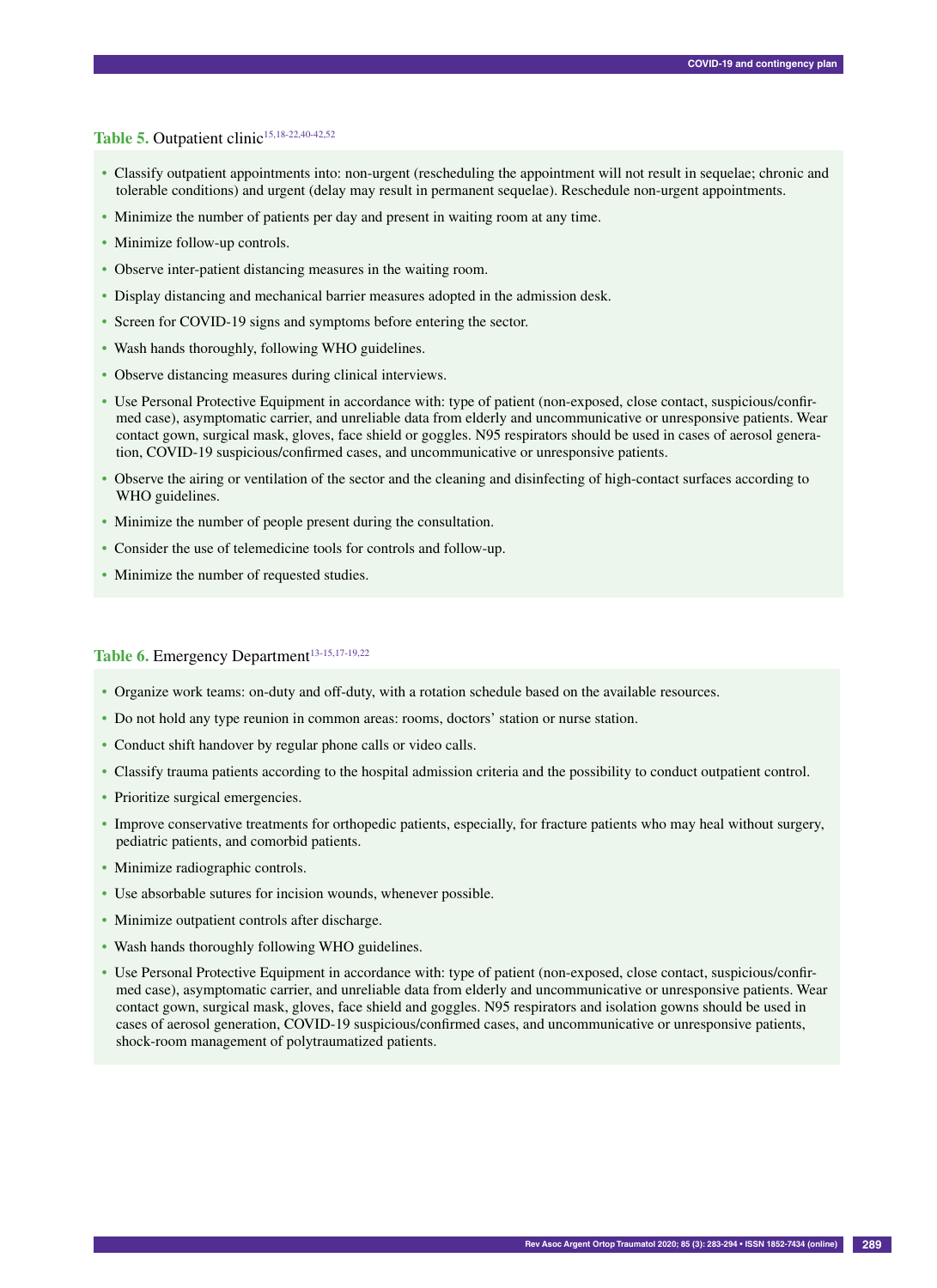## Table 7. Supplies<sup>22,48,58-61</sup>

- Count and keep record of all available Personal Protective Equipment.
- Evaluate the need of Personal Protective Equipment based on their demand and a permanent control.
- Do not dispense inadequately Personal Protective Equipment set aside for specific use or personnel.
- Prevent the unnecessary use of Personal Protective Equipment.
- Establish the type of Personal Protective Equipment to be used in each sector.
- Establish response strategies in the event of a supply shortage.
- Keep a record of all supplied N95 respirators and all personnel who undergo training on their reuse, maintenance and disposal.

# Table 8. Healthcare personnel control<sup>13,19,20,22,28,37,39,50,53,55</sup>

- Conduct an active control on the personnel risk of infection using a questionnaire provided by the WHO; define quarantine and self-isolation criteria.
- Organize healthcare personnel into teams: on-duty and off-duty teams with a weekly or fortnightly rotation schedule (based on the available resources).
- Keep record of: non-exposed, suspicious, infected and recovered healthcare providers.
- Consider reassigning healthcare providers functions in line with the following priorities: to maintain orthopedic emergency surgery capabilities, to protect the surgical team, to train the department personnel in surgical roles outside Orthopedics Surgery as well as in soles outside Surgery.
- Classify personnel by age and risk factors.
- Establish healthcare providers who perform key surgical roles.
- Prevent clusters of people in common areas: hallways, nurse stations, classrooms.
- Adapt resting areas to conform to distancing measures.
- Promote hand and surface hygiene.
- Monitor psychogenic stress in healthcare providers.
- Keep record of other institutions where the hospital healthcare providers may also work (other hospitals o healthcare centers).

#### Table 9. Education and research<sup>31,39,41</sup>

- Suspend all in-person activities related to specialist or undergraduate courses.
- Suspend all fellowship and scholarship beneficiary attendance.
- Develop a Resident training course using video conferencing.
- Appoint healthcare providers in charge of data management and research protocols during the pandemic.
- Develop a system to be up-to-date with guidelines, regulations and papers related to the pandemic.
- Develop a program to train the department personnel in roles outside orthopedics: fever clinic, sampling, mechanical ventilation notions, triage.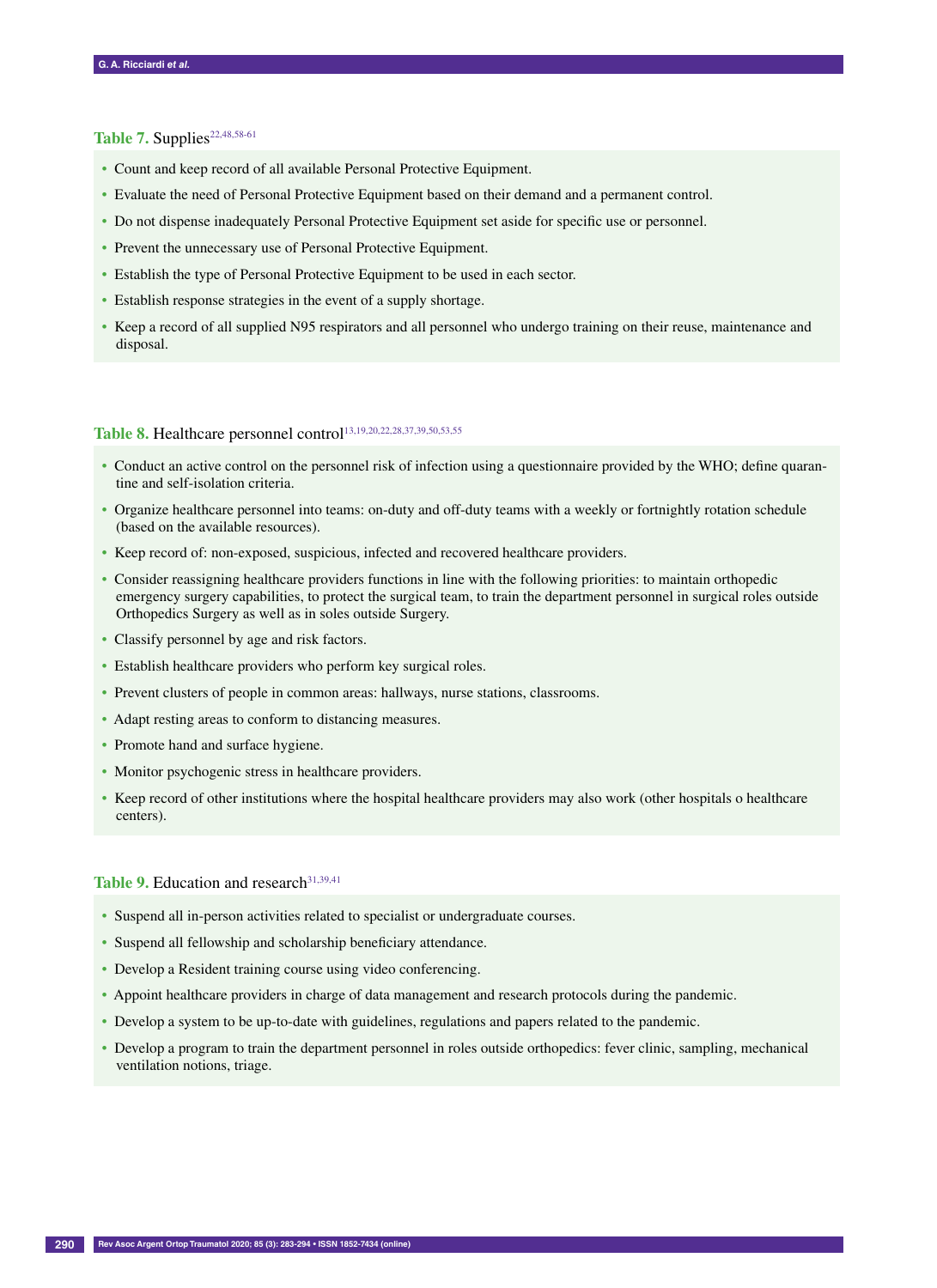#### **Discussion**

The study approach proved to be complex when searching for the description of shared experiences and evidence-based recommendations within the literature. The predominance of narrative reviews (standard) and expert consensus concerning this subject in the literature reflects how new this situation really is; thus, trying to establish recommendations through a rigorous methodological process and based on a high level of evidence becomes virtually impossible. Prada *et al*. address this issue on their scoping review, which yield that only 5.3 % of the published papers had been developed following an evidence-based methodology.22

Some authors were able to use the experience obtained from previous outbreaks, like Liang in Singapore, although they lack the level of spread and complexity posed by COVID-19.13

Several authors from different parts of the world agree on establishing similar priorities, such as keeping open the emergency admission, protecting both healthcare providers and patients, and training healthcare providers in roles outside their normal practice.<sup>13-16,22</sup>

Notwithstanding the available data statistical weight, we must recognize it represented a huge contribution in dealing with the urgent need for a plan to guide decision making. We acknowledge that the setting of this disease and its global impact (pandemic) are still unfolding, and therefore accept as natural to find more doubts than certainties.

We consider that although the contribution of the literature material was essential, it did not define "our plan." The development of our plan required: proposing a thorough general and particular assessment, defining our setting and our status, defining our Department strengths and weakness, defining the Department's main role within the hospital and the community, adapting our ways to communicate to the process, and staging the pandemic.

This situation poses the significant challenge of assessing the development of a plan formulated and implemented in real time concerning an extensive regional and global event, which nature prevents any standard follow-up procedure. We consider a good way to assess our performance "in the field" when new measures are implemented to be the level of cohesion displayed by the team vs. any chaotic behavior as compared with their normal or routine performance. We underline two elements that have proven to be key in this particular scenario: the horizontal division of labor, and the daily, effective communication between every health-care team member in order to update our understanding and issues of this situation, thus ensuring a competent decision making.

## **Conclusions**

––––––––––––––––––

We provide a writing and implementing process for the development of a contingency plan in the setting of the COVID-19 pandemic. Organizing, training and protecting yourselves as a team constitutes the plan fundamental pillars. All available resources, including data up to the characteristic resourcefulness and strength of all orthopedist, are necessary, especially in the setting of a public hospital.

Conflict of interests: Authors claim they do not have any conflict of interests.

M. Pérez ORCID ID: https://orcid.org/0000-0002-2163-0680

S. Scalambro ORCID ID: https://orcid.org/0000-0002-7478-0041 G. Ricciardi ORCID ID: https://orcid.org/0000-0002-6952-7260

G. Carrioli ORCID ID: https://orcid.org/0000-0003-4160-9712 F. Locaso ORCID ID: https://orcid.org/0000-0003-2248-5582 D. Ricciardi ORCID ID: https://orcid.org/0000-0002-1396-9115

## **References**

- 1. World Health Organization Press Conference. WHO Director-General's opening remarks at the media briefing on COVID-19 - 11 March 2020. Disponible en: https://www.who.int/es/dg/speeches/detail/who-director-general-sopening-remarks-at-the-media-briefing-on-covid-19---11-march-2020. Consulta: 11 de marzo, 2020.
- 2. Tan WJ, Zhao X, Ma XJ, Wang W, Niu P, X W, et al. A novel coronavirus genome identified in a cluster of pneumonia cases—Wuhan, China 2019–2020. *China CDC Weekly* 2020;2(4):61-2. https://doi.org/10.46234/ccdcw2020.017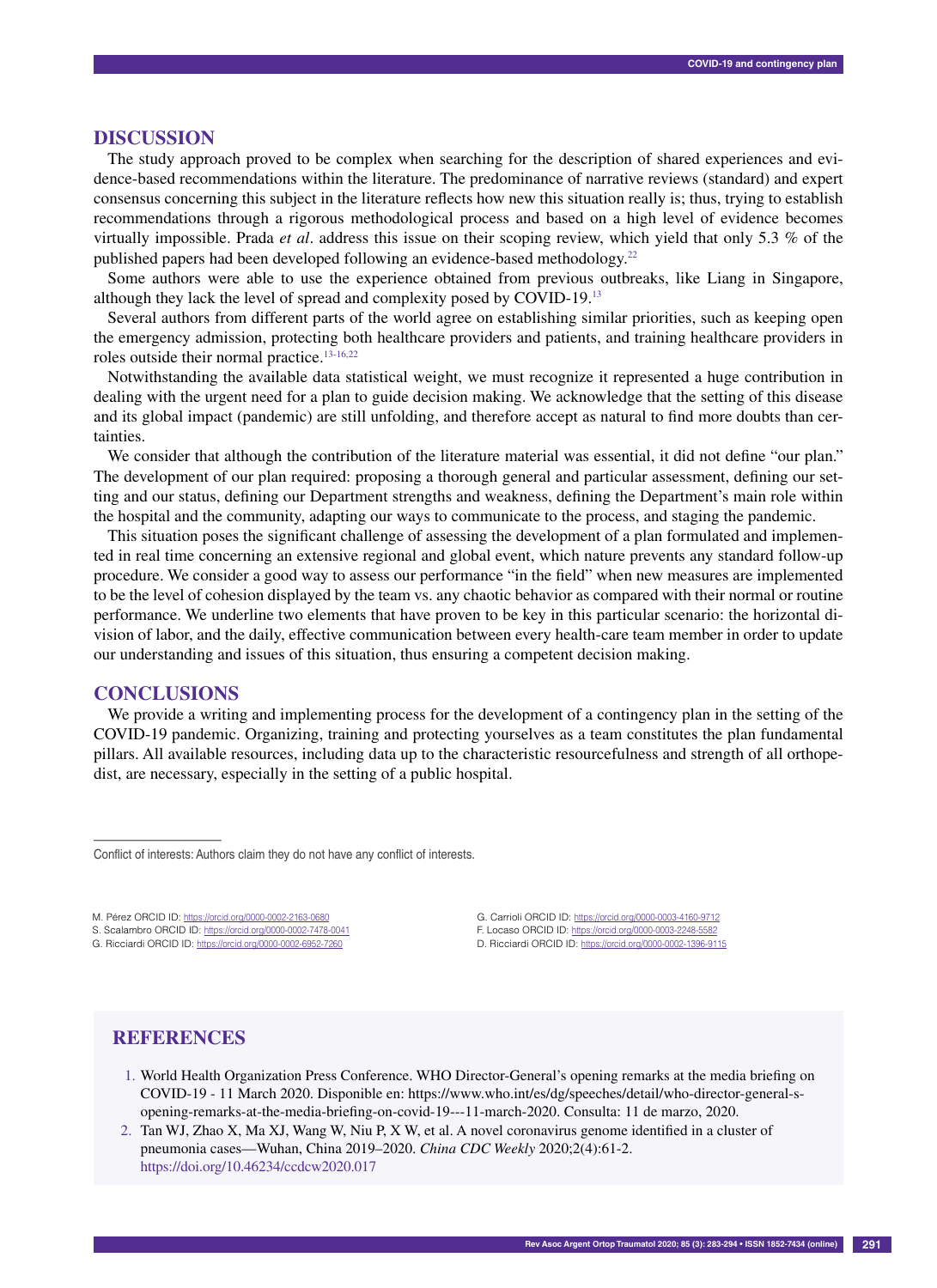- 3. Zhu N, Zhang D, Wang W, Li X, Yang B, Song J, et al. A novel coronavirus from patients with pneumonia in China, 2019. *N Engl J Med* 2020;382:727-33. https://doi.org/10.1056/NEJMoa2001017
- 4. Ministerio de Salud de la República Argentina. Nuevo Coronavirus (COVID19). Reporte Diario. Disponible en: https://www.argentina.gob.ar/sites/default/files/5-03-2020-nuevo-coronavirus-covid-19-reporte-diario\_1.pdf. Consulta: 5 de marzo, 2020.
- 5. Ministerio de Salud de la República Argentina. Nuevo Coronavirus (COVID19). Reporte Diario. Disponible en: https://www.argentina.gob.ar/sites/default/files/12-03-20-nuevo-coronavirus-covid-19\_reporte-diario\_0.pdf. Consulta: 12 de marzo, 2020.
- 6. Decreto 260/2020. Emergencia Sanitaria Coronavirus (COVID-19). Boletín Oficial de la República Argentina. DECNU-2020-260-APN-PTE. 12/03/2020. Disponible en: https://www.boletinoficial.gob.ar/ suplementos/2020031201NS.pdf. Consulta: 12 de marzo, 2020.
- 7. Ministerio de Salud de la República Argentina. Plan Operativo de preparación y respuesta al COVID-19. Disponible en: https://www.argentina.gob.ar/salud/coronavirus-COVID-19/plan-operativo. Consulta: 12 de marzo, 2020.
- 8. Gobierno de la Ciudad Autónoma de Buenos Aires. Directivas Centro de Operaciones de Emergencia COVID19. ME-2020-09911443 GCABA-DGHOS. 18/03/2020. Disponible en: https://eaaf.org/wp-content/uploads/covid19- PDFs/Argentina/IF-2020-10223708-GCABA-DGHOSP.pdf. Consulta: 19 de marzo, 2020.
- 9. Gobierno de la Ciudad Autónoma de Buenos Aires. Proyecto de resolución. EE-2020-18074310-APN-DNCH#MS Prórroga Promoción. Poder Ejecutivo Nacional. República Argentina. Ciudad de Buenos Aires. 19/03/20.
- 10. Gobierno de la Ciudad Autónoma de Buenos Aires. DECAD-2020-371-APN-JGM Licencia excepcional. Coronavirus (COVID-19). BO. Suplemento 12/03/2020. Disponible en: https://www.boletinoficial.gob.ar/ suplementos/2020031201NS.pdf. Consulta: 16 de marzo, 2020.
- 11. Ministerio de Salud de la República Argentina. Contratación por emergencia COVID19 N° 2/20. EX-2020- 21915903--APN-SSGA#MS. Poder Ejecutivo Nacional. 03/04/2020. Disponible en: https://www.argentina.gob.ar/ salud/contratacion-por-emergencia-covid-19. Consulta: 4 de abril, 2020.
- 12. Gobierno de la Ciudad Autónoma de Buenos Aires. ME-2020-11683110-GCABA-DGHOS. Reasignación de funciones y redistribución del personal COVID-19. 16/04/2020. Disponible en: http://www.hdurandinfo.com/. Consulta: 17 de abril, 2020.
- 13. Liang ZC, Wang W, Murphy D, Hui JHP. Novel coronavirus and orthopaedic surgery: early experiences from Singapore. *J Bone Joint Surg Am* 2020;e000236. https://doi.org/10.2106/JBJS.20.00236
- 14. Rodriguez-Pinto R, Sousa R, Oliveira A. Preparing to perform trauma and orthopaedic surgery on patients with COVID-19. *J Bone Joint Surg Am* 2020;e20.00454. https://doi.org/10.2106/JBJS.20.00454
- 15. NHS England and NHS Improvement. Clinical guide for the management of trauma and orthopaedic patients during the coronavirus pandemic. Disponible en: https://www.england.nhs.uk/coronavirus/wp-content/uploads/ sites/52/2020/03/C0274-Specialty-guide-Orthopaedic-trauma-v2-14-April.pdf. Consulta: 14 de abril, 2020.
- 16. Vaccaro AR, Getz CL, Cohen BE, Cole BJ, Donnally CJ 3rd. Practice management during the COVID-19 pandemic. *J Am Acad Orthop Surg* 2020;28(11):464-70. https://doi.org/10.5435/JAAOS-D-20-00379
- 17. British Orthopaedic Association. Management of patients with urgent orthopaedic conditions and trauma during the coronavirus pandemic. Disponible en: https://www.boa.ac.uk/resources/covid-19-boasts-combined.htm. Consulta: 13 de abril, 2020.
- 18. SECOT. Recomendaciones Generales de la Sociedad Española de Cirugía Ortopédica y Traumatología frente al COVID-19. Disponible en: https://www.secot.es/media/docs/covid19/ RecomendacionesSECOTGeneralesDeCOTFrenteAlCovid19.pdf. Consulta: 13 de abril, 2020.
- 19. COVID-19 Guidelines for Triage of Orthopaedic Patients. American College of Surgeons. Disponible en: https://www.facs.org/covid-19/clinical-guidance/elective-case/orthopaedics. Consulta: 4 de abril, 2020.
- 20. Guidance for surgeons working during the COVID-19 pandemic from the Surgical Royal Colleges of the United Kingdom and Ireland. Disponible en: https://www.rcseng.ac.uk/coronavirus/joint-guidance-for-surgeons-v1/. Consulta: 20 de marzo, 2020.
- 21. Massey PA, McClary K, Zhang AS, Savoie FH, Barton RS. Orthopaedic surgical selection and inpatient paradigms during the coronavirus COVID-19 pandemic. *J Am Acad Orthop Surg* 2020;28(11):436-50. https://doi.org/10.5435/JAAOS-D-20-00360
- 22. Prada C, Chang Y, Poolman R, Johal H, Bhandari M. Best Practices for Surgeons -COVID-19 Evidence-Based Scoping Review. A unifying report of global recommendations. Disponible en: https://aaot.org.ar/wp-content/ uploads/2020/04/OE-Best-Practices-for-Surgeons-COVID-19-Evidence-Based-Scoping-Review.pdf\_compressed1. pdf. Consulta: 4 de abril 2020.
- 23. Tang PF, Hou ZY, Wu XB, Zhang CQ, Wang JW, Xing X, et al. Expert consensus on management principles of orthopedic emergency in the epidemic of Corona Virus Disease 2019. *Chin Med J* 2020;133(9):1096-8. https://doi.org/10.1097/CM9.0000000000000810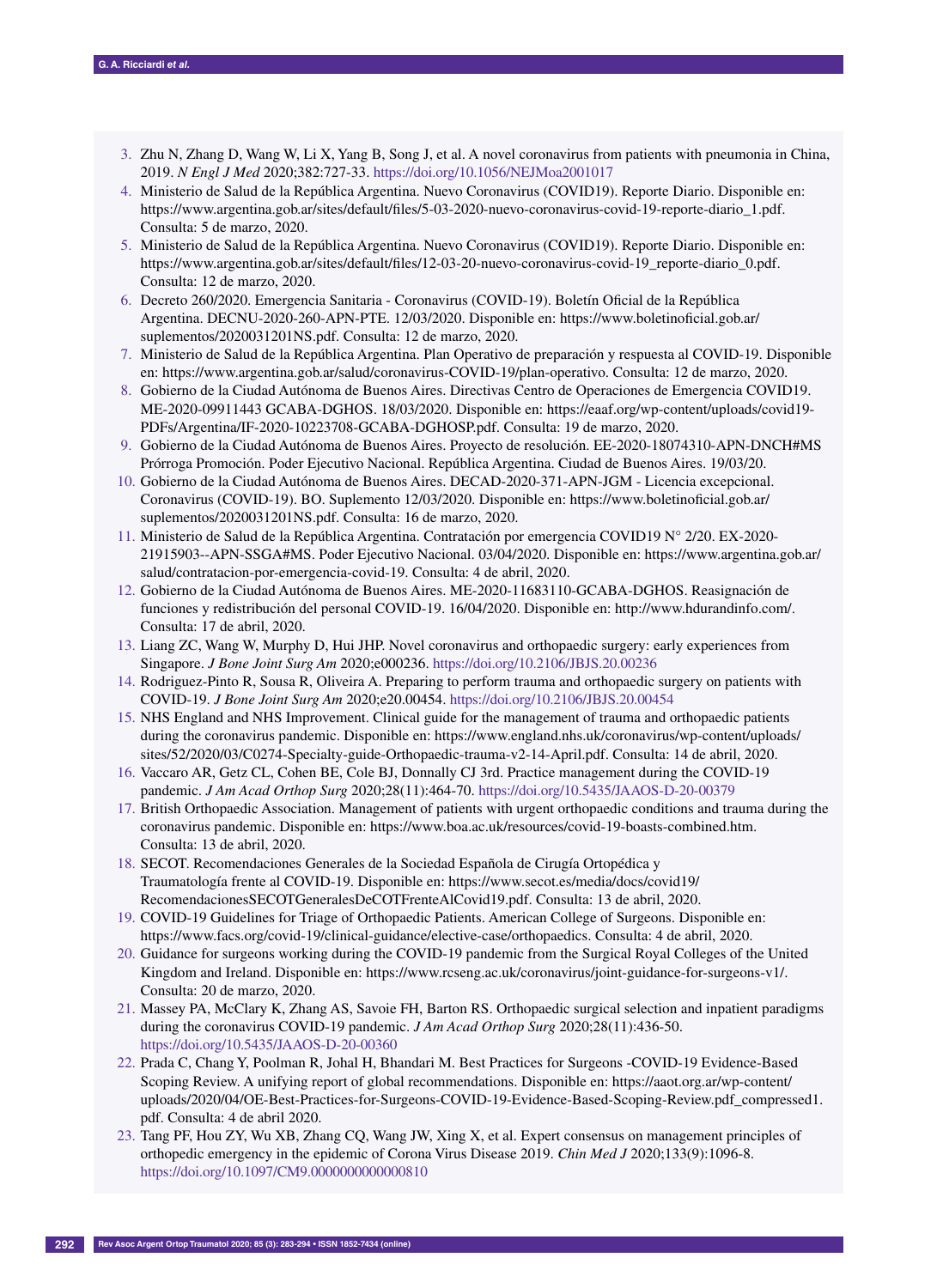- 24. Decreto 297/2020. Aislamiento Social Preventivo y Obligatorio. Boletín Oficial de la República Argentina. DECNU-2020-297-APN-PTE - Disposiciones. 19/03/2020. Disponible en: https://www.boletinoficial.gob.ar/ detalleAviso/primera/227042/20200320. Consulta: 20 de marzo, 2020.
- 25. Gobierno de la Ciudad Autónoma de Buenos Aires. Áreas programáticas de la Salud. 2016. Disponible en: https://www.estadisticaciudad.gob.ar/eyc/wp-content/uploads/2016/08/SA071602.pdf. Consulta: 20 de marzo, 2020.
- 26. Center for Disease Control and Prevention (CDC). Steps Healthcare Facilities Can Take Now to Prepare for COVID-19. Disponible en: https://www.cdc.gov/coronavirus/2019-ncov/hcp/steps-to-prepare.html. Consulta: 20 de marzo, 2020.
- 27. Parisien RL, Shin M, Constant M, Saltzman BM, Li X, Levine WN, et al. Telehealth utilization in response to the novel coronavirus (COVID-19) pandemic in orthopaedic surgery. *J Am Acad Orthop Surg* 2020. https://doi.org/10.5435/JAAOS-D-20-00339
- 28. Dunham AM, Rieder TN, Humbyrd CJ. A bioethical perspective for navigating moral dilemmas amidst the COVID-19 pandemic. *J Am Acad Orthop Surg* 2020;28(11):471-6. https://doi.org/10.5435/JAAOS-D-20-00371
- 29. Greenland JR, Michelow MD, Wang L, London MJ. COVID-19 Infection implications for perioperative and critical care physicians. *Anesthesiology* 2020;132(6):1346-61. https://doi.org/10.1097/ALN.0000000000003303
- 30. Zheng MH, Boni L, Fingerhut A. Minimally invasive surgery and the novel coronavirus outbreak: lessons learned in China and Italy. *Ann Surg* 2020. https://doi.org/10.1097/SLA.0000000000003924
- 31. Kogan M, Klein SE, Hannon CP, Nolte MT. Orthopaedic education during the COVID-19 pandemic. *J Am Acad Orthop Surg* 2020;28(11):e456-e464. https://doi.org/10.5435/JAAOS-D-20-00292
- 32. Awad ME, Rumley JC, Vazquez JA, Devine JG. Peri-operative considerations in urgent surgical care of suspected and confirmed COVID-19 orthopedic patients: operating rooms protocols and recommendations in the current COVID-19 pandemic. *J Am Acad Orthop Surg* 2020;28(11):451-63. https://doi.org/10.5435/JAAOS-D-20-00227
- 33. Dexter F, Parra MC, Brown JR, Loftus RW. Perioperative COVID-19 defense: an evidence-based approach for optimization of infection control and operating room management. Anesth Analg 2020. https://doi.org/10.1213/ ANE.0000000000004829
- 34. Wong J, Goh QY, Tan Z, Lie SA, Tay YC, Ng SY, et al. Preparing for a COVID-19 pandemic: a review of operating room outbreak response measures in a large tertiary hospital in Singapore. *Can J Anesth/J Can Anesth* 2020;67: 732-45. https://doi.org/10.1007/s12630-020-01620-9
- 35. Vannabouathong C, Devji T, Ekhtiari S, Chang Y, Phillips SA, Zhu M, et al. Novel coronavirus COVID-19: current evidence and evolving strategies. *J Bone Joint Surg Am* 2020. https://doi.org/10.2106/JBJS.20.00396
- 36. Ti LK, Ang LS, Foong TW, Ng BSW. What we do when a COVID-19 patient needs an operation: operating room preparation and guidance. *Can J Anaesth* 2020;67(6):756-8. https://doi.org/10.1007/s12630-020-01617-4
- 37. Brindle M, Gawande A. Managing COVID-19 in surgical systems. *Ann Surg* 2020. https://doi.org/10.1097/SLA.0000000000003923
- 38. Guy DK, Bosco JA, Savoie FH. AAOS Guidelines on Elective Surgery during the COVID-19 Pandemic: March 31. COVID-19: Member Resource Center. Disponible en: https://www.aaos.org/globalassets/about/covid-19/aaosguidelines-on-electivesurge.pdf. Consulta: 3 de abril, 2020.
- 39. American Academy of Orthopaedic Surgeons. Clinical considerations during COVID19. Disponible en: https://www.aaos.org/globalassets/about/covid-19/aaos-clinical-considerations-during-covid-19.pdf. Consulta: 12 de abril, 2020.
- 40. NHS England and NHS Improvement. Redeploying your secondary care medical workforce safely. Disponible en: https://www.england.nhs.uk/coronavirus/wp-content/uploads/sites/52/2020/03/Redeploying-your-secondary-caremedical-workforce-safely\_26-March.pdf. Consulta: 26 de marzo, 2020.
- 41. CMS's recommendations for adult elective surgery and procedures. Disponible en: https://www.aaos.org/about/ covid-19-information-for-our-members/aaos-guidelines-for-elective-surgery/. Consulta: 26 de marzo, 2020.
- 42. Documentos de posicionamiento y recomendaciones de la AEC en relación con la cirugía y COVID-19. Disponible en: https://www.aecirujanos.es/Documentos-de-posicionamiento-y-recomendaciones-de-la-AEC-en-relacion-con-lacirugia-y-COVID19\_es\_1\_152.html. Consulta: 26 de marzo, 2020.
- 43. Guidelines on Delaying Cancer Surgery during COVID-19. Disponible en: https://www.medscape.com/ viewarticle/927568\_print. Consulta: 26 de marzo, 2020.
- 44. NHS England and NHS Improvement. Clinical guide for the perioperative care of people with fragility fractures during the Coronavirus pandemic. Disponible en: https://www.boa.ac.uk/uploads/assets/3e2ef4d7-6788-4fcd-8a17196fca00f63e/NHSE-Fragility-Fractures-and-Coronavirus-VBOA10-24032020docx.pdf. Consulta: 23 de marzo, 2020.
- 45. American College of Surgeons. COVID-19: Recommendations for Management of Elective Surgical Procedures. Disponible en: https://www.facs.org/-/media/files/covid19/recommendations\_for\_management\_of\_elective surgical procedures.ashx. Consulta: 23 de marzo, 2020.